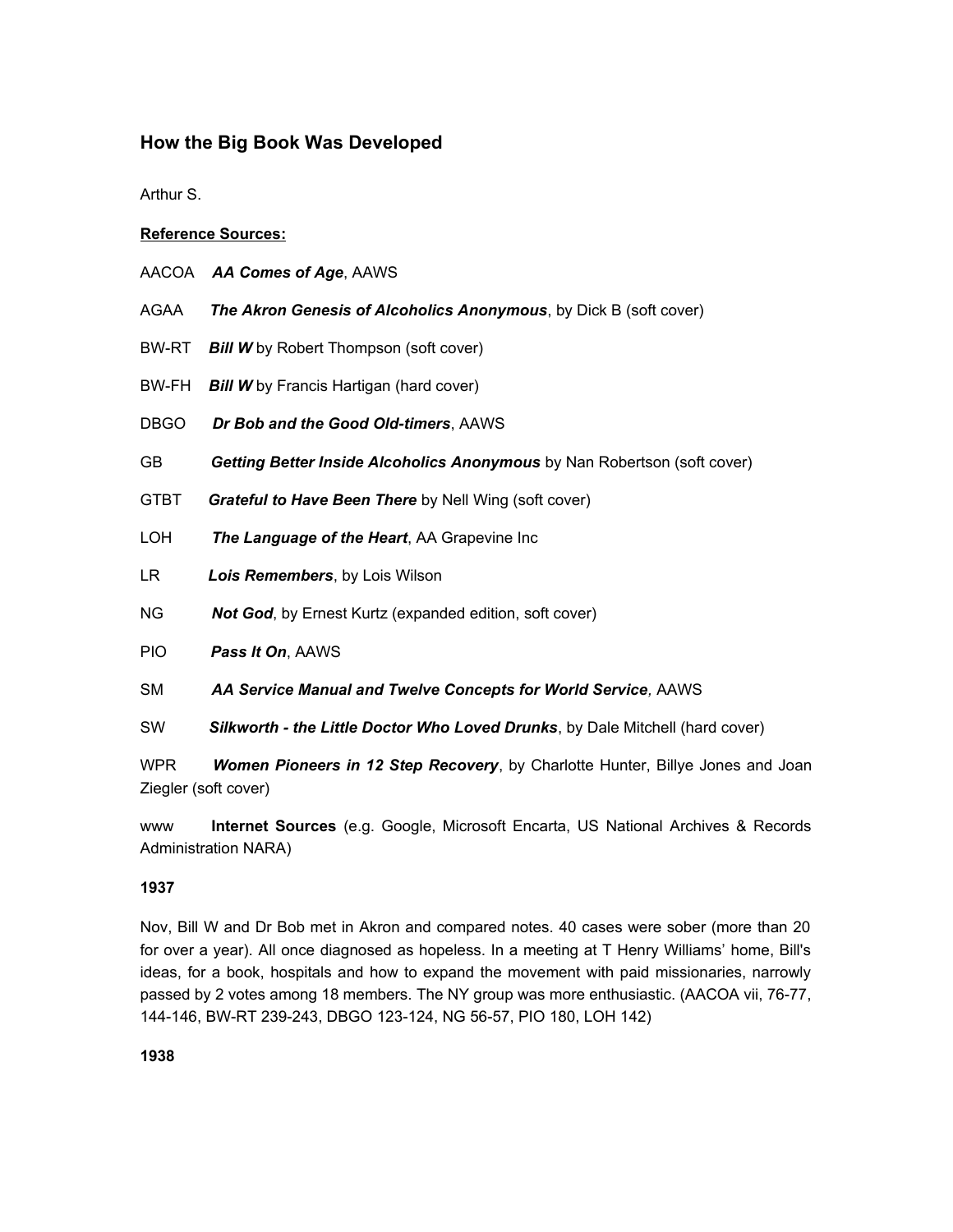May 20, (PIO 193 and AACOA 153 say Mar/Apr) beginning of the writing of the Big Book at Hank P's office (Honors Dealers, 17 William St in Newark, NJ). Bill W wrote, edited and rewrote manuscripts at home on legal pads then dictated chapters to Ruth Hock (nicknamed "Dutch" short for "Duchess"). Most of the early hand-written Big Book manuscript documents were lost during a later move from Newark to NYC. (AACOA vii, 159, BW-RT 248-250, LR 197, BW-FH 115, PIO 193, 235, GB 55, LOH 106-107, WPR 79)

Jun, Bill W wrote to Dr Bob "By the way, you might all be thinking up a good title. Nearly everyone agrees that we should sign the volume *Alcoholics Anonymous*. Titles such as *Haven, One Hundred Men, Comes the Dawn*, etc. have been suggested." (NG 74-75, 333)

Jun 15, Lois' recollection of the first use of the term *Alcoholics Anonymous*. (LR 197)

Jul 18, Dr Esther L Richards (of Johns Hopkins) stated in a letter that Bill W, at that time, was using the name *Alcoholics Anonymous* both as the working title of the book and as the name of the Fellowship. (PIO 202)

Jul 27, Dr William Duncan Silkworth wrote a letter of support for AA for use in fundraising for the book. The letter was incorporated into the chapter *The Doctor's Opinion*. (SW center-fold photo exhibits, AACOA 168) Dr Esther L Richards of Baltimore had suggested to Bill W to get a "Number one physician" in the alcoholism field to write an introduction. (NG 332)

Sep, Board Trustee Frank Amos arranged a meeting between Bill W and Eugene Exman (Religious Editor of Harper Brothers publishers). Exman offered Bill a \$1,500 advance (\$19,400 today) on the rights to the book. The Alcoholic Foundation Board urged acceptance of the offer. Instead, Hank P and Bill formed Works Publishing Co. and sold stock at \$25 par value (\$325 today). 600 shares were issued: Hank and Bill received 200 shares each, 200 shares were sold to others. Later, 30 shares of preferred stock, at \$100 par value (\$1,300 today) were sold as well. To mollify the board, it was decided that the author's royalty (which would ordinarily be Bill's) could go to the Alcoholic Foundation. (LR 197, BW-FH 116-119, SM S6, PIO 193-195, AACOA 157, 188) Encouraged by Dr Silkworth, Charles Towns loaned Hank and Bill \$2,500 for the book. It was later increased to \$4,000. (\$52,000 today). (PIO 196, SM S7, LOH 176, AACOA 13-14, 153-159)

Oct, Bill W's recollection of the first use of the term *Alcoholics Anonymous*. (AACOA 165, PIO 202)

Dec, the Twelve Steps were written at 182 Clinton St (in about 30 minutes). Much argument (sometimes heated) ensued over their wording. (LOH 200, AACOA vii, 160-163, BW-RT 253, PIO 197-199, GB 55-57, AGAA 260)

## **1939**

Jan, The draft book text and personal stories were completed. (AACOA 164, BW-RT 255)

Jan, 400 multilith copies of the book were distributed for evaluation. Each copy was stamped "Loan Copy" to protect the coming copyright. (AACOA 165, LR 197, NG 74, 319, PIO 200) NY